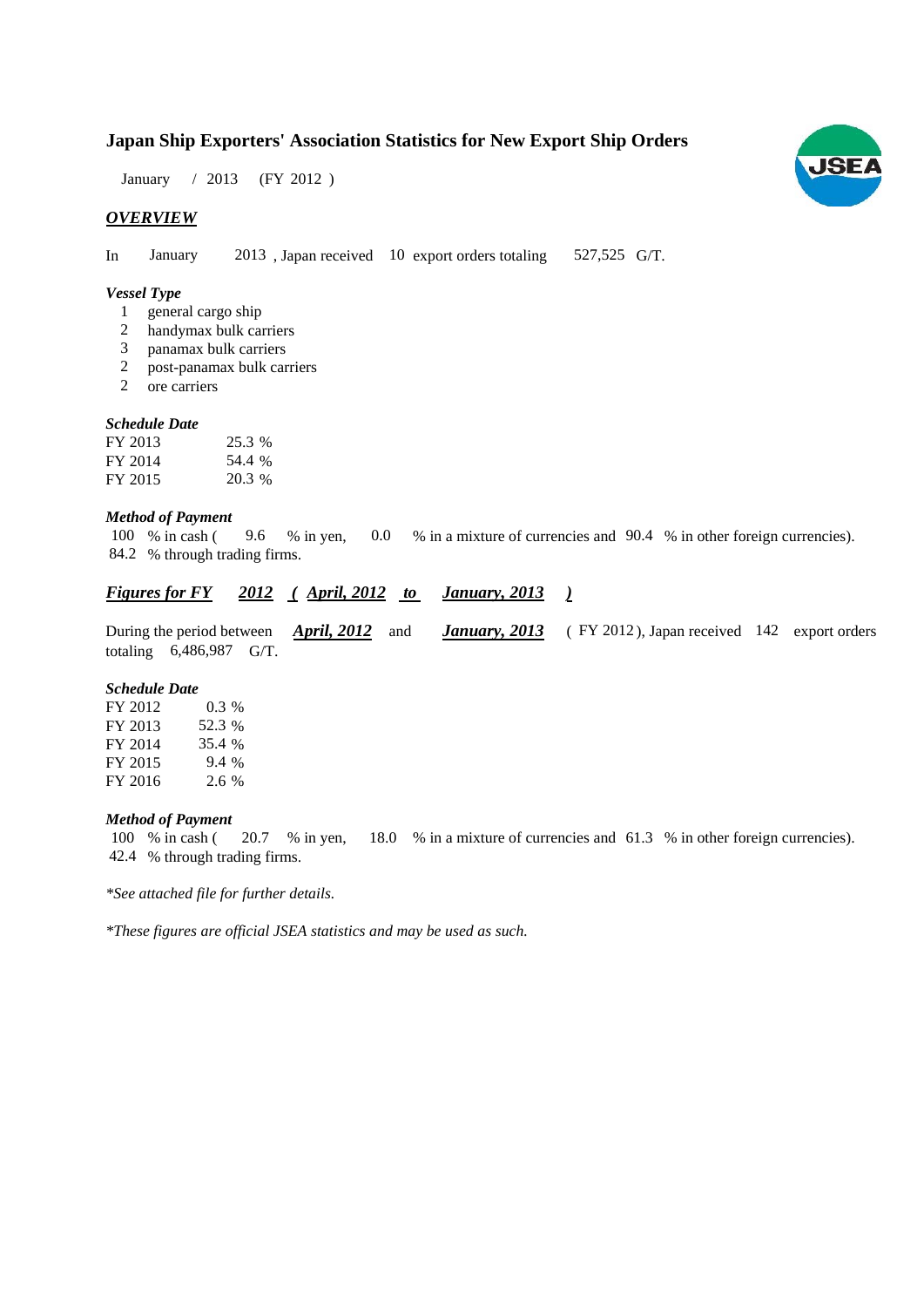#### New Export Orders Placed in January 2013 (FY 2012) Based on Fiscal Year

No. G/T No. G/T No. G/T No. G/T No. G/T No. G/T No. G/T No. G/T $\mathrm{G}/\mathrm{T}$ General Cargos ( | 11 | 672,972 | 5 271,598 2 143,000 0 0 0 0 0 1 20,600 8 435,198 9 535,148 Bulk Carriers 176 6,650,098 55 1,944,934 14 753,990 22 897,150 19 609,990 9 506,925 119 4,712,989 147 5,799,912 Tankers 7 455,236 12 1,282,600 1 5,800 1 4,100 1 46,300 0 0 15 1,338,800 21 1,791,936 Combined Carriers 0 0 0 0 0 0 0 0 0 0 0 0 0 0 0 0Others 4 302,200 0 0 0 0 0 0 0 0 0 0 0 0 0 0 Total 198 8,080,506 72 3,499,132 17 902,790 23 901,250 20 656,290 10 527,525 142 6,486,987 177 8,126,996 FY 2012 / FY2011 (%) \* 65.1 113.5 105.6 105.6 105.5 54.6 81.1 98.8 \*\* 90.7 In CGT | | 3,929,443|| | 1,727,369 | | 387,552| | 411,726| | 329,860| | 216,775| | 3,073,282|| | 3,787,171 Description Apr 11 to Mar 12 Apr 12 to Sep 12 October 2012 November 2012<br>No. 6/T No. 6/T No. 6/T No. 6/T Apr 12 to Sep 12 Cotober 2012 | November 2012 | December 2012 | January 2013 | Apr 12 to Jan 12 | Jan 12 to Nov12

*Figures for shipbuilding orders of 500 G/T and over for export as steel vessels placed with JSEA members are covered.*

\*FY 2011/FY2010

\*\*Calendar Year 2012

JSEA (February 2013)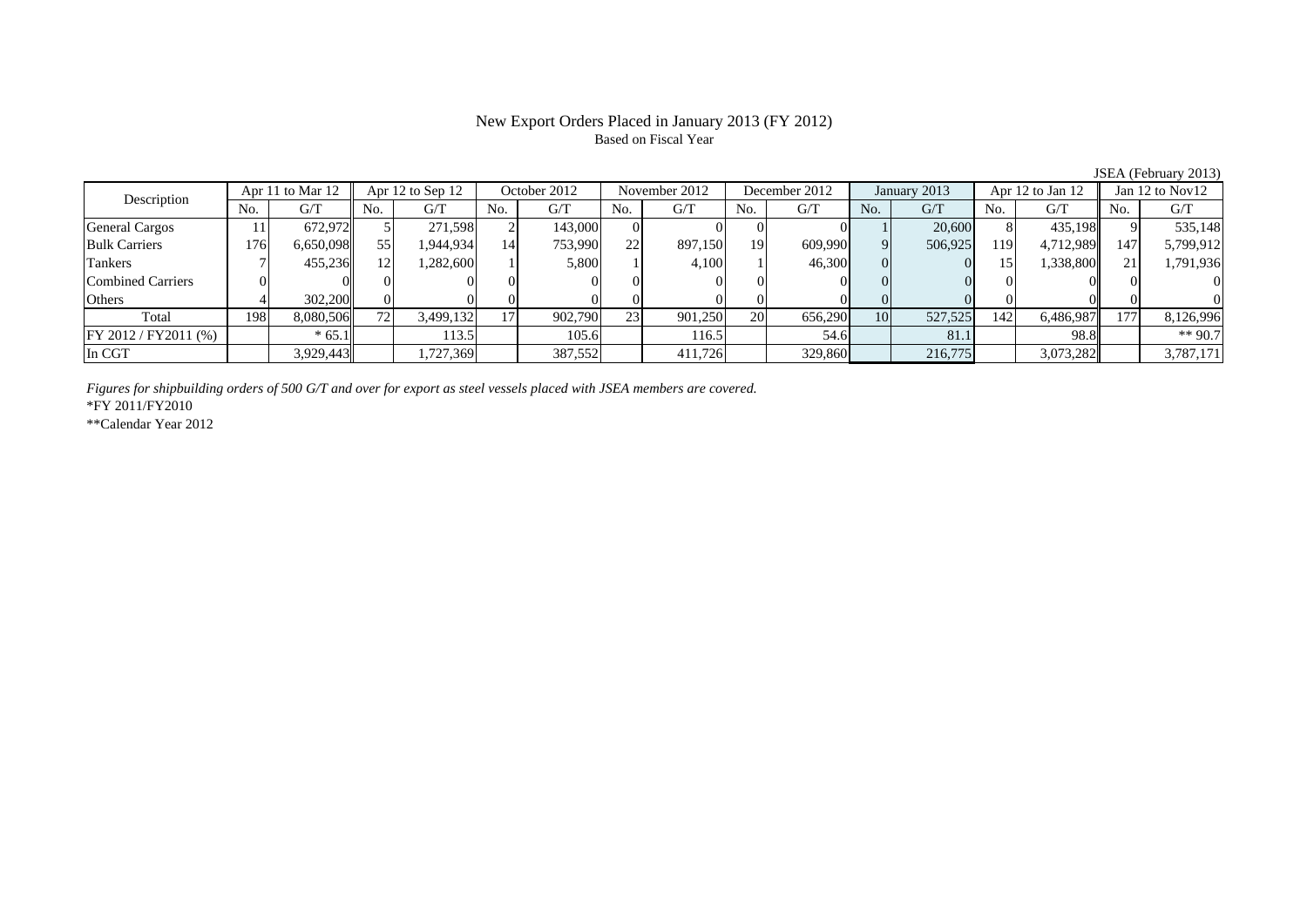# Based on Fiscal Year

No. G/T No. G/T No. G/T No. G/T No. G/T No. G/T No. G/T No. G/T $G/T$ General Cargos ( 19 1,008,576 9 613,037 1 59,583 0 0 1 96,790 1 61,106 12 830,516 14 1,002,092 Bulk Carriers 279 11,594,200 152 6,424,662 23 830,748 15 610,631 12 541,173 35 1,465,424 237 9,872,638 294 12,386,439 Tankers | 55| 3,325,557|| 16| 1,180,473| 3| 87,732| 0| 0| 0| 5| 338,747| 24| 1,606,952|| 29| 1,663,016 Combined Carriers 0 0 0 0 0 0 0 0 0 0 0 0 0 0 0 0Others 0 0 0 0 0 0 0 0 0 0 0 0 0 0 0 0Total 353 15,928,333 177 8,218,172 27 978,063 15 610,631 13 637,963 41 1,865,277 273 12,310,106 337 15,051,547 FY 2012 / FY2011 (%) \* 92.8 102.8 103.0 103.0 41.2 70.9 101.8 93.6 \*\* 91.5 In CGT | | 7,084,729|| | 3,560,105| | 520,283| | 285,867| | 278,450| | 821,638| | 5,466,343|| | 6,713,808 Description Apr 11 to Mar 12 Apr 12 to Sep 12 October 2012 November 2012<br>No. 6/T No. 6/T No. 6/T No. 6/T December 2012 January 2013 Apr 12 to Jan 13 Jan 12 to Dec 12

*Deliveries of new shipbuilding orders of 500 G/T and over for export as steel vessels placed with JSEA members are covered.*

\*FY 2011/FY2010

\*\*Calendar Year 2012

JSEA (February 2013)

# Export Ships Delivered in January 2013 (FY 2012)